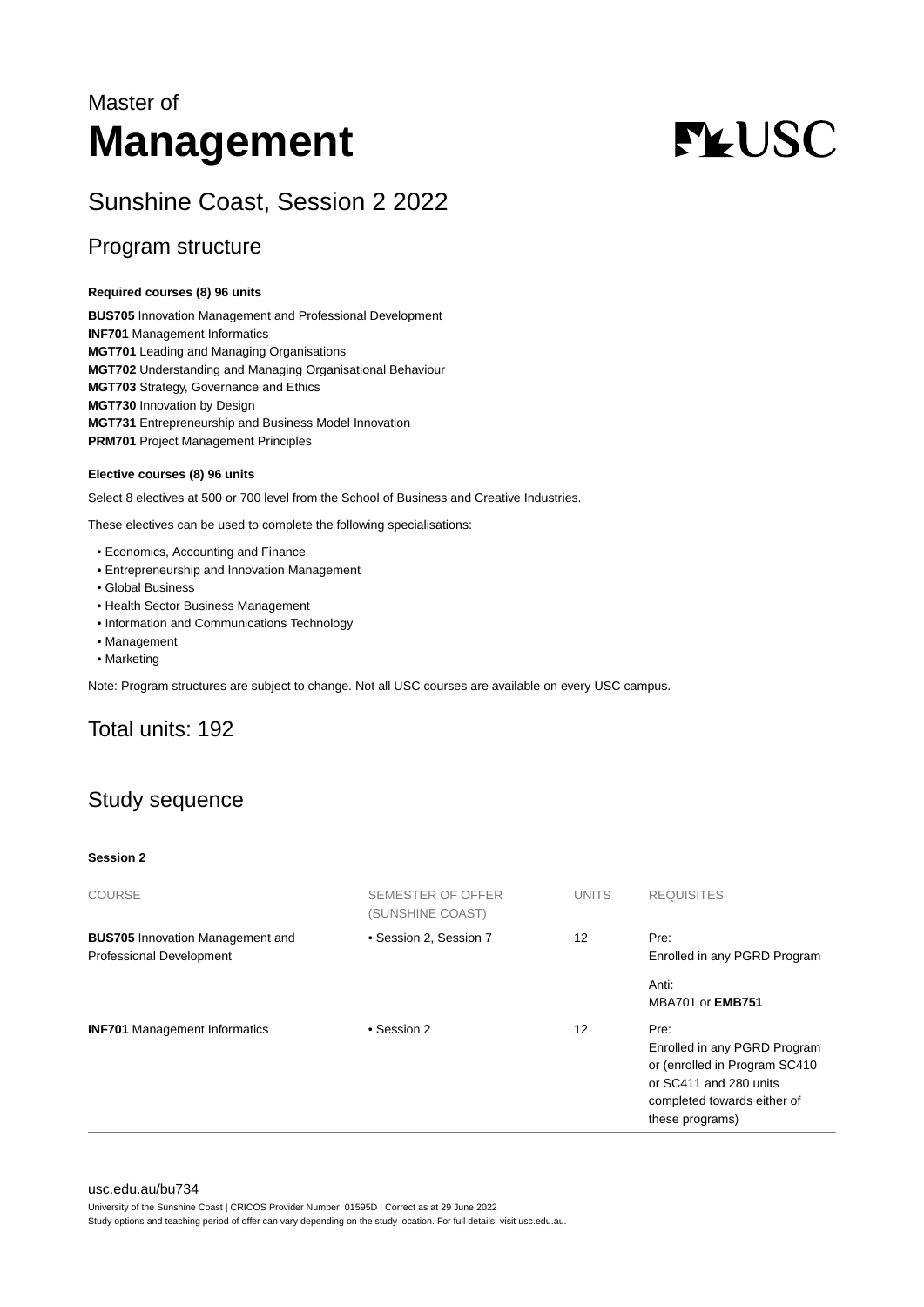#### **Session 3**

| <b>PRM701</b> Project Management Principles<br>• Session 3<br>12<br>Pre:<br>or SC411 and 280 units<br>completed towards this | <b>COURSE</b> | SEMESTER OF OFFER<br>(SUNSHINE COAST) | <b>UNITS</b> | <b>REQUISITES</b>                                                         |
|------------------------------------------------------------------------------------------------------------------------------|---------------|---------------------------------------|--------------|---------------------------------------------------------------------------|
|                                                                                                                              |               |                                       |              | Enrolled in any PGRD Program<br>or (enrolled in Program SC410<br>Program) |

Select 1 postgraduate level elective or specialisation course from the School of Business and Creative Industries.

#### **Session 5**

| <b>COURSE</b>                                                        | SEMESTER OF OFFER<br>(SUNSHINE COAST) | <b>UNITS</b> | <b>REQUISITES</b>                                                                                                                              |
|----------------------------------------------------------------------|---------------------------------------|--------------|------------------------------------------------------------------------------------------------------------------------------------------------|
| <b>MGT702</b> Understanding and Managing<br>Organisational Behaviour | • Session 5, Session 7                | 12           | Pre:<br>Enrolled in any PGRD Program<br>or (enrolled in Program SC410<br>or SC411 and 280 units<br>completed towards this<br>Program)<br>Anti: |
|                                                                      |                                       |              | MBA710 and MBA725 or<br><b>EMB760 and EMB775</b>                                                                                               |

Select 1 postgraduate level elective or specialisation course from the School of Business and Creative Industries.

#### **Session 6**

| <b>COURSE</b>                                    | SEMESTER OF OFFER<br>(SUNSHINE COAST) | <b>UNITS</b> | <b>REQUISITES</b>                                                                                                                                            |
|--------------------------------------------------|---------------------------------------|--------------|--------------------------------------------------------------------------------------------------------------------------------------------------------------|
| <b>MGT701</b> Leading and Managing Organisations | • Session 3, Session 6                | 12           | Pre:<br>Enrolled in any PGRD Program<br>or (enrolled in Program SC410,<br>SC411, SC425, SC404 or<br>SC405 and 280 units completed<br>towards these Programs) |
|                                                  |                                       |              | Anti:<br><b>MBA707 or EMB757</b>                                                                                                                             |

#### Select 1 postgraduate level elective or specialisation course from the School of Business and Creative Industries.

#### **Session 1**

| COURSE                                                          | SEMESTER OF OFFER<br>(SUNSHINE COAST) | UNITS. | <b>REQUISITES</b>                    |
|-----------------------------------------------------------------|---------------------------------------|--------|--------------------------------------|
| <b>MGT731</b> Entrepreneurship and Business Model<br>Innovation | ● Session 1                           | 12     | Pre:<br>Enrolled in any PGRD Program |

#### [usc.edu.au/bu734](https://www.usc.edu.au/bu734)

University of the Sunshine Coast | CRICOS Provider Number: 01595D | Correct as at 29 June 2022 Study options and teaching period of offer can vary depending on the study location. For full details, visit usc.edu.au.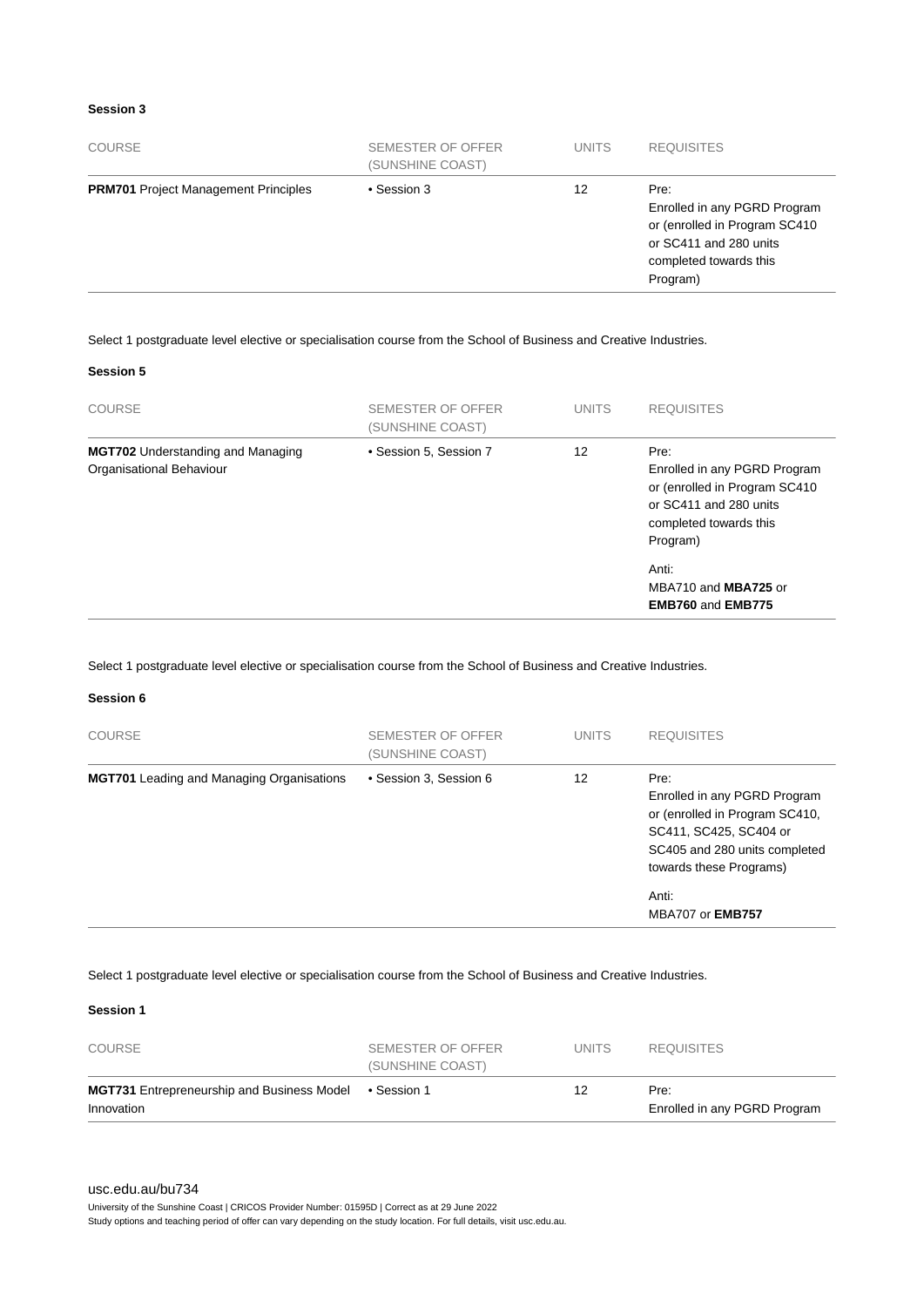Select 1 postgraduate level elective or specialisation course from the School of Business and Creative Industries.

#### **Session 2**

| <b>COURSE</b>                                 | SEMESTER OF OFFER<br>(SUNSHINE COAST) | <b>UNITS</b> | <b>REQUISITES</b>                    |
|-----------------------------------------------|---------------------------------------|--------------|--------------------------------------|
| <b>MGT703</b> Strategy, Governance and Ethics | • Session 2, Session 7                | 12           | Pre:<br>Enrolled in any PGRD Program |
|                                               |                                       |              | Anti:<br>MBA712 or <b>EMB762</b>     |
| <b>MGT730 Innovation by Design</b>            | • Session 2                           | 12           | Pre:<br>Enrolled in any PGRD Program |

#### **Session 3**

Select 2 postgraduate level electives or specialisation courses from the School of Business and Creative Industries.

#### **Session 6**

Select 2 postgraduate level electives or specialisation courses from the School of Business and Creative Industries.

#### **Session 2**

| <b>COURSE</b>                                                              | SEMESTER OF OFFER<br>(SUNSHINE COAST) | <b>UNITS</b> | <b>REQUISITES</b>                                                                                                                                 |
|----------------------------------------------------------------------------|---------------------------------------|--------------|---------------------------------------------------------------------------------------------------------------------------------------------------|
| <b>INF701</b> Management Informatics                                       | • Session 2                           | 12           | Pre:<br>Enrolled in any PGRD Program<br>or (enrolled in Program SC410<br>or SC411 and 280 units<br>completed towards either of<br>these programs) |
| <b>BUS705</b> Innovation Management and<br><b>Professional Development</b> | • Session 2, Session 7                | 12           | Pre:<br>Enrolled in any PGRD Program<br>Anti:<br><b>MBA701 or EMB751</b>                                                                          |

#### **Session 3**

| <b>COURSE</b>                               | SEMESTER OF OFFER<br>(SUNSHINE COAST) | <b>UNITS</b> | <b>REQUISITES</b>                                                                                                                     |
|---------------------------------------------|---------------------------------------|--------------|---------------------------------------------------------------------------------------------------------------------------------------|
| <b>PRM701</b> Project Management Principles | • Session 3                           | 12           | Pre:<br>Enrolled in any PGRD Program<br>or (enrolled in Program SC410<br>or SC411 and 280 units<br>completed towards this<br>Program) |

Select 1 postgraduate level elective or specialisation course from the School of Business and Creative Industries.

#### **Session 5**

Select 2 postgraduate level electives or specialisation courses from the School of Business and Creative Industries.

#### [usc.edu.au/bu734](https://www.usc.edu.au/bu734)

University of the Sunshine Coast | CRICOS Provider Number: 01595D | Correct as at 29 June 2022

Study options and teaching period of offer can vary depending on the study location. For full details, visit usc.edu.au.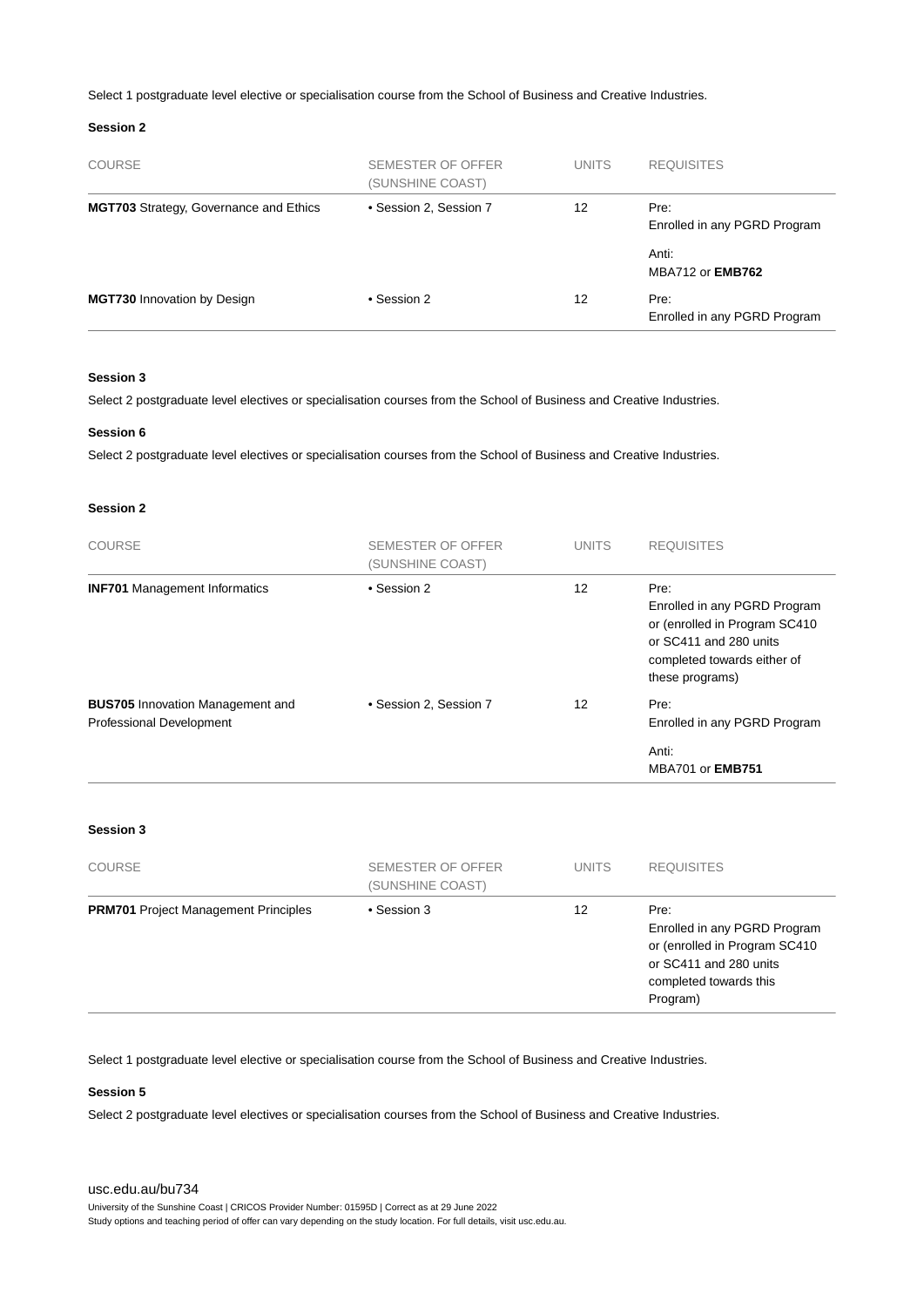#### **Session 6**

| <b>COURSE</b>                                    | SEMESTER OF OFFER<br>(SUNSHINE COAST) | <b>UNITS</b> | <b>REQUISITES</b>                                                                                                                                            |
|--------------------------------------------------|---------------------------------------|--------------|--------------------------------------------------------------------------------------------------------------------------------------------------------------|
| <b>MGT701</b> Leading and Managing Organisations | • Session 3, Session 6                | 12           | Pre:<br>Enrolled in any PGRD Program<br>or (enrolled in Program SC410,<br>SC411, SC425, SC404 or<br>SC405 and 280 units completed<br>towards these Programs) |
|                                                  |                                       |              | Anti:<br><b>MBA707 or EMB757</b>                                                                                                                             |

Select 1 postgraduate level elective or specialisation course from the School of Business and Creative Industries.

#### **Session 7**

| <b>COURSE</b>                                                        | <b>SEMESTER OF OFFER</b><br>(SUNSHINE COAST) | <b>UNITS</b>      | <b>REQUISITES</b>                                                                                                                     |
|----------------------------------------------------------------------|----------------------------------------------|-------------------|---------------------------------------------------------------------------------------------------------------------------------------|
| <b>MGT702</b> Understanding and Managing<br>Organisational Behaviour | • Session 5, Session 7                       | 12                | Pre:<br>Enrolled in any PGRD Program<br>or (enrolled in Program SC410<br>or SC411 and 280 units<br>completed towards this<br>Program) |
|                                                                      |                                              |                   | Anti:<br>MBA710 and MBA725 or<br><b>EMB760 and EMB775</b>                                                                             |
| <b>MGT703</b> Strategy, Governance and Ethics                        | • Session 2, Session 7                       | $12 \overline{ }$ | Pre:<br>Enrolled in any PGRD Program                                                                                                  |
|                                                                      |                                              |                   | Anti:<br>MBA712 or <b>EMB762</b>                                                                                                      |

#### **Session 1**

| COURSE                                                          | SEMESTER OF OFFER<br>(SUNSHINE COAST) | UNITS | <b>REQUISITES</b>                    |
|-----------------------------------------------------------------|---------------------------------------|-------|--------------------------------------|
| <b>MGT731</b> Entrepreneurship and Business Model<br>Innovation | ● Session 1                           | 12    | Pre:<br>Enrolled in any PGRD Program |

#### Select 1 postgraduate level elective or specialisation course from the School of Business and Creative Industries.

#### **Session 2**

| COURSE                             | SEMESTER OF OFFER<br>(SUNSHINE COAST) | <b>UNITS</b> | <b>REQUISITES</b>                    |
|------------------------------------|---------------------------------------|--------------|--------------------------------------|
| <b>MGT730</b> Innovation by Design | • Session 2                           | 12           | Pre:<br>Enrolled in any PGRD Program |

University of the Sunshine Coast | CRICOS Provider Number: 01595D | Correct as at 29 June 2022

Study options and teaching period of offer can vary depending on the study location. For full details, visit usc.edu.au.